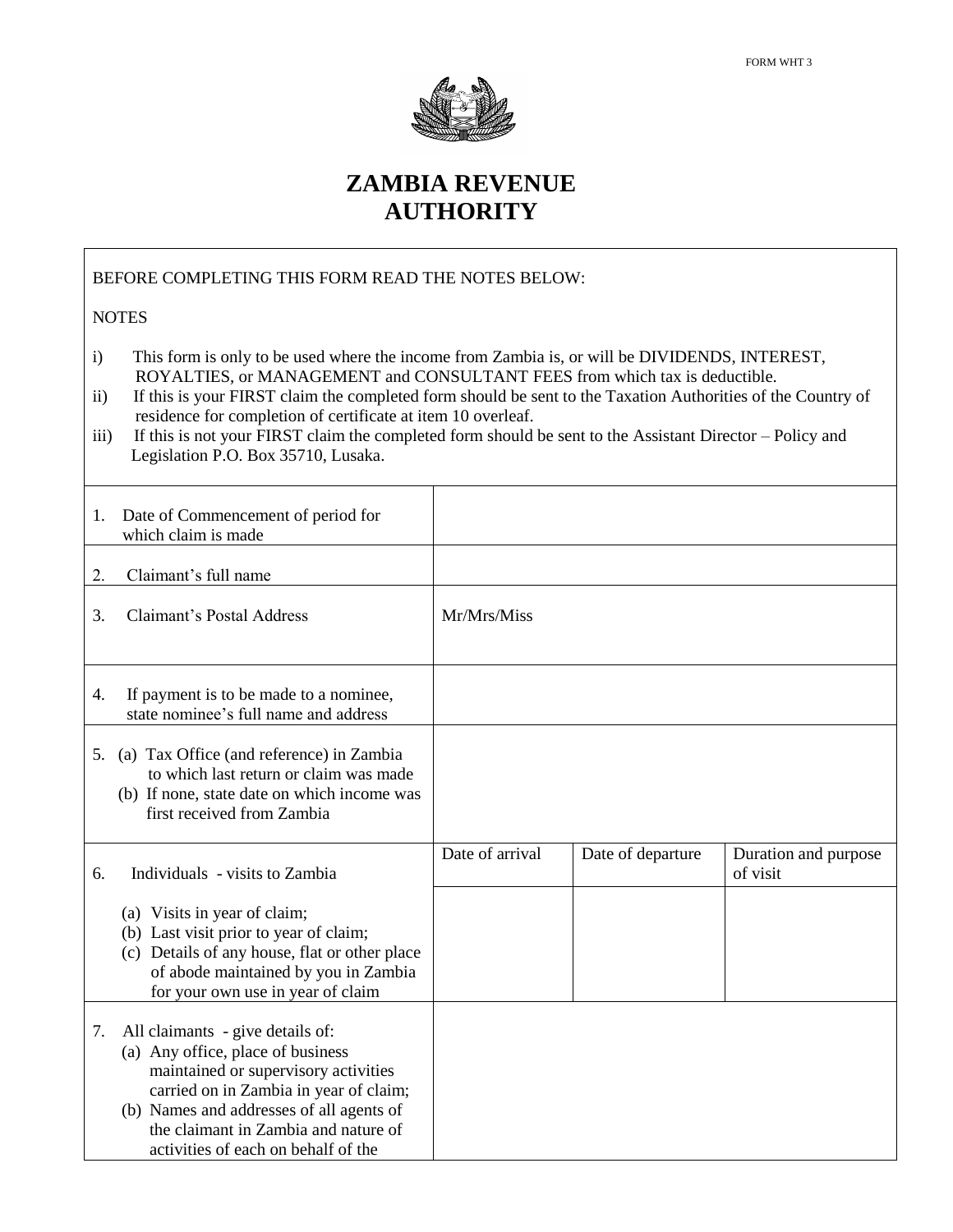| claimant in year of claim. |                             |
|----------------------------|-----------------------------|
|                            | Give details at 10 overleaf |
| Income from Zambia         |                             |
|                            |                             |

9. Declaration and claim -

- (a) I declare that the particulars given in this claim are true and correct and that it contains a full and true statement of all the income liable to tax in Zambia received by\* Myself /and my wife /the claimant in the period in which it relates;
- (b) I claim repayment of the appropriate amount of Zambian income tax;
- (c) \* I authorize repayment to be made to the nominee entered at 4 above.

…………..…………………………………Signature

Name in BLOCK LETTERS and capacity in which signed if claimant not an individual ……………………………………………….. (Name)

………………………………………………. (Capacity) \* Delete if not appropriate ITF. 3 (DT)

10. Declaration of income of the type in Note 1 received for the year (or part of year) covered by this claim.

| Payer's<br>Name | Type of<br>payment | Date of<br>Accrual | <b>Extent of Claimants</b><br>voting control of<br>payer at date of<br>accrual of payment | Amount of<br>Payment before<br>deduction of<br>tax<br>$\bf K$ | Zambia Tax<br>Deducted<br>K | For Official use |
|-----------------|--------------------|--------------------|-------------------------------------------------------------------------------------------|---------------------------------------------------------------|-----------------------------|------------------|
|                 |                    |                    |                                                                                           |                                                               |                             |                  |
|                 |                    |                    |                                                                                           |                                                               |                             |                  |
|                 |                    |                    |                                                                                           |                                                               |                             |                  |
|                 |                    |                    |                                                                                           |                                                               |                             |                  |